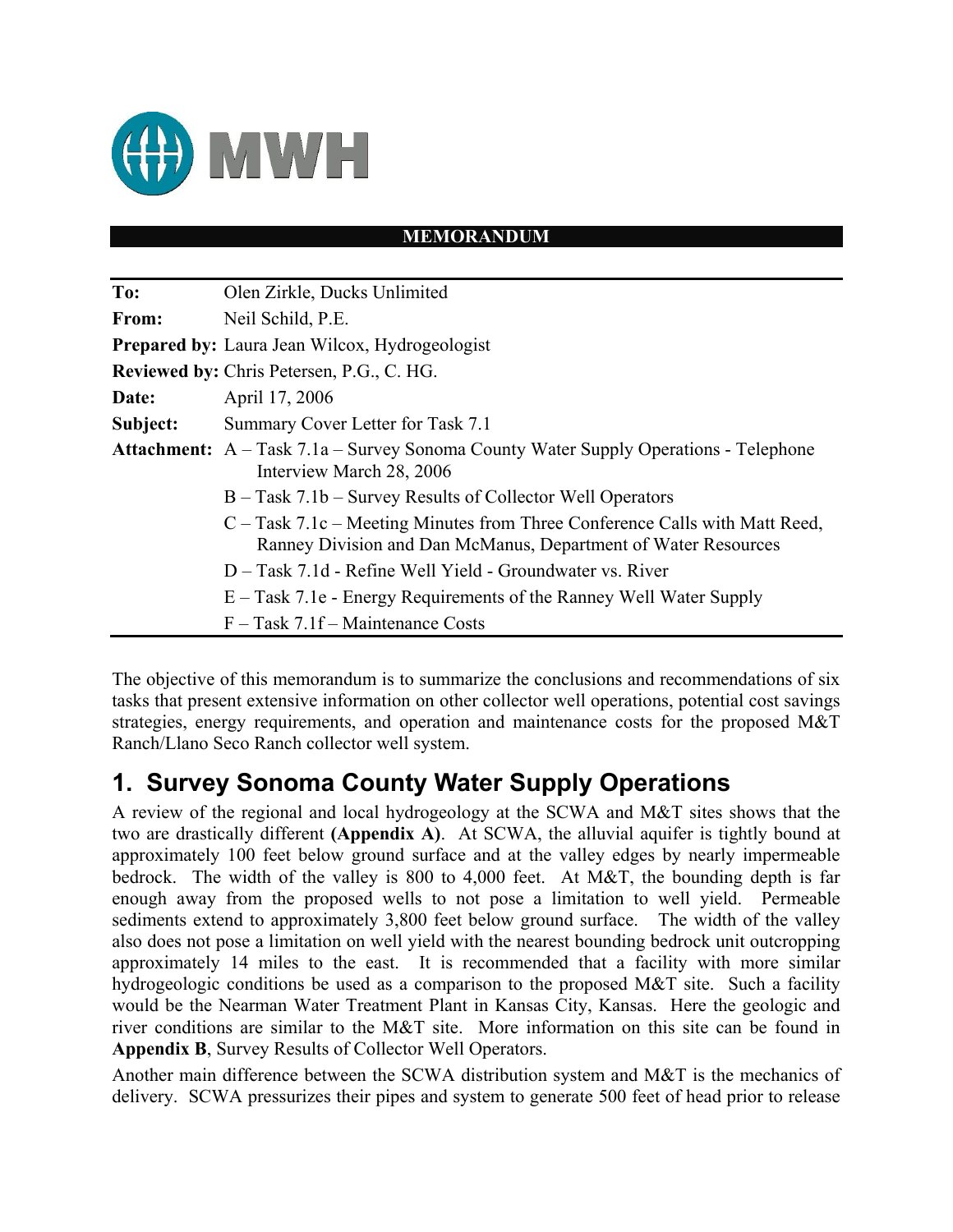into their distribution system. M&T requires the lift (no greater than 100 feet) to convey water to an open canal.

## **2. Survey Results of Collector Well Operators**

Based on geological and hydrogeological information collected in the survey presented in **Appendix B**, the Nearman Water Treament Plant program in Kansas City, Kansas is most similar to the proposed Project. The Nearman Water Treatment Plant has two collector wells with 14 laterals each. Each collector well supplies approximately 25 MGD. The alluvial aquifer is semi-confined with cobbles, gravels, sands, silts, and clays. The Missouri River is approximately 100 feet from the well caissons and the caissons are spaced 1,000 feet apart from each other.

Other projects that may have similar characteristics are the following:

- 1. City of Cedar Rapids, Iowa
- 2. Olathe District, Kansas
- 3. City of Lincoln, Nebraska
- 4. Humboldt Bay Municipal Water District, California

We can expect the Project collector well system to operate much like these projects if we assume that the data is accurate and conditions at the site are similar.

### **3. Meeting Minutes from Three Conference Calls**

Three conference calls were conducted with Matt Reed (Ranney Division), Dan McManus (Department of Water Resources), and MWH staff. During these calls, the following were discussed;

- ♦ various locations for multiple Ranney Wells,
- $\bullet$  types of fuel for pumping,
- ♦ alternatives of conveying the water to the canal,
- ♦ water conservation, and
- $\bullet$  operation of the wells.

Discussions concluded that geologic conditions would be favorable to locate one well near the canal in Llano Seco Ranch. Information regarding energy costs and fuel types were discussed and results are presented in **Appendix E**. Two alternatives for conveyance of water from the wells to the canal at M&T Ranch were discussed; utilization of the existing sump and pipe system from the wells, or construction of a conveyance to the canal from the wells. The alternative utilizing the existing system was favored, but would require additional lifting costs from the sump. The favored water conservation alternative is to line the existing canal between Big and Little Chico Creeks to reduce losses from seepage along that section. It was also discussed that the wells may not incur operational costs as high as estimated because the maximum allocation may not be necessary 12 months of the year.

### **4. Refine Well Yield - Groundwater vs. River**

Based on the evaluated simulations, it is not expected that river migration will substantially affect yield capacity and operation of one to four collector wells operating at 24.25 MGD each,